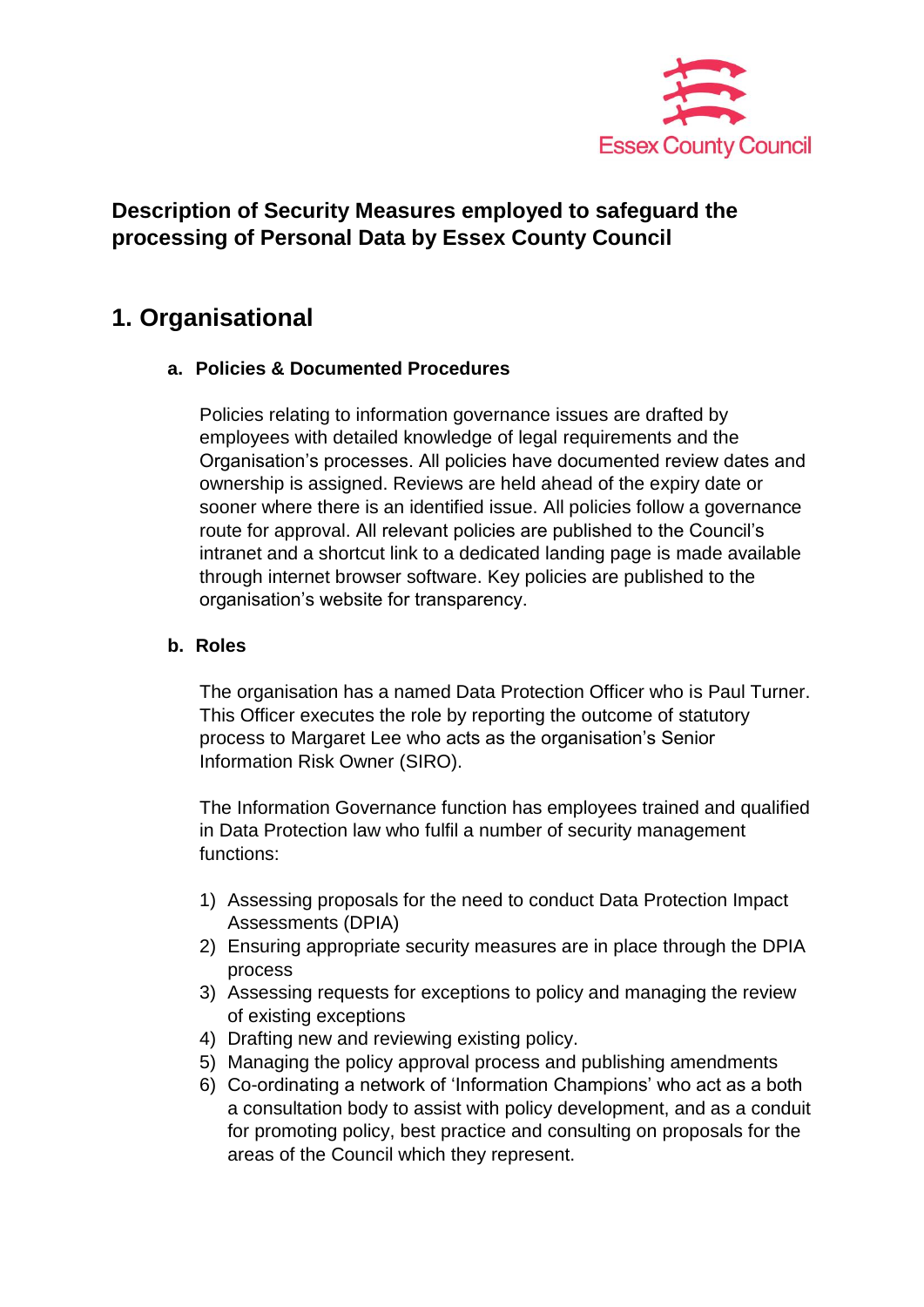# **c. Training & Awareness**

The organisation regularly reviews employee roles to ensure that training and awareness messages are appropriate to the nature and sensitivity of the data processing undertaken. Induction processes ensure new employees receive appropriate training before accessing personal data, and all other employees receive refresher training via mandatory eLearning courses every 2 years. All training received is documented for evidence purposes. These provisions are documented in a training strategy.

There is additional formal training and awareness-raising events delivered to Council employees particularly for Social Care services. Some events also include the employees of Data Processors and Partners in order to improve the security measures over data when shared with other bodies.

The Information Governance function develops and delivers a communications plan which seeks to promote good Data Protection practice with regular messages to employees. This is supplemented by reactive messages in response to specific incidents and proactive messages where there are known threats.

The Council uses a desktop tool which periodically requires employees to read and confirm understanding of policies or key messages. This is recorded for evidential purposes

# **d. Risk Management & Privacy by Design**

The organisation identifies information compliance risks on its risk register. Risks are assigned clear ownership and rated against a consistent schema. Appropriate mitigations are identified and are reviewed monthly.

The Information Governance function assesses proposals for new (or changes to existing) systems and processes which involve the processing of personal data. Consistent assessments are made as to whether proposals meet the statutory criteria to conduct a Data Protection Privacy Impact Assessment (DPIA). DPIAs are conducted by the IG function and approved where effective compliance risk mitigations are confirmed or where the SIRO accepts the risk of not being able to fully mitigate.

Assessments are recorded and a process of review is in place to ensure agreed mitigations remain in place.

# **e. Contractual Controls**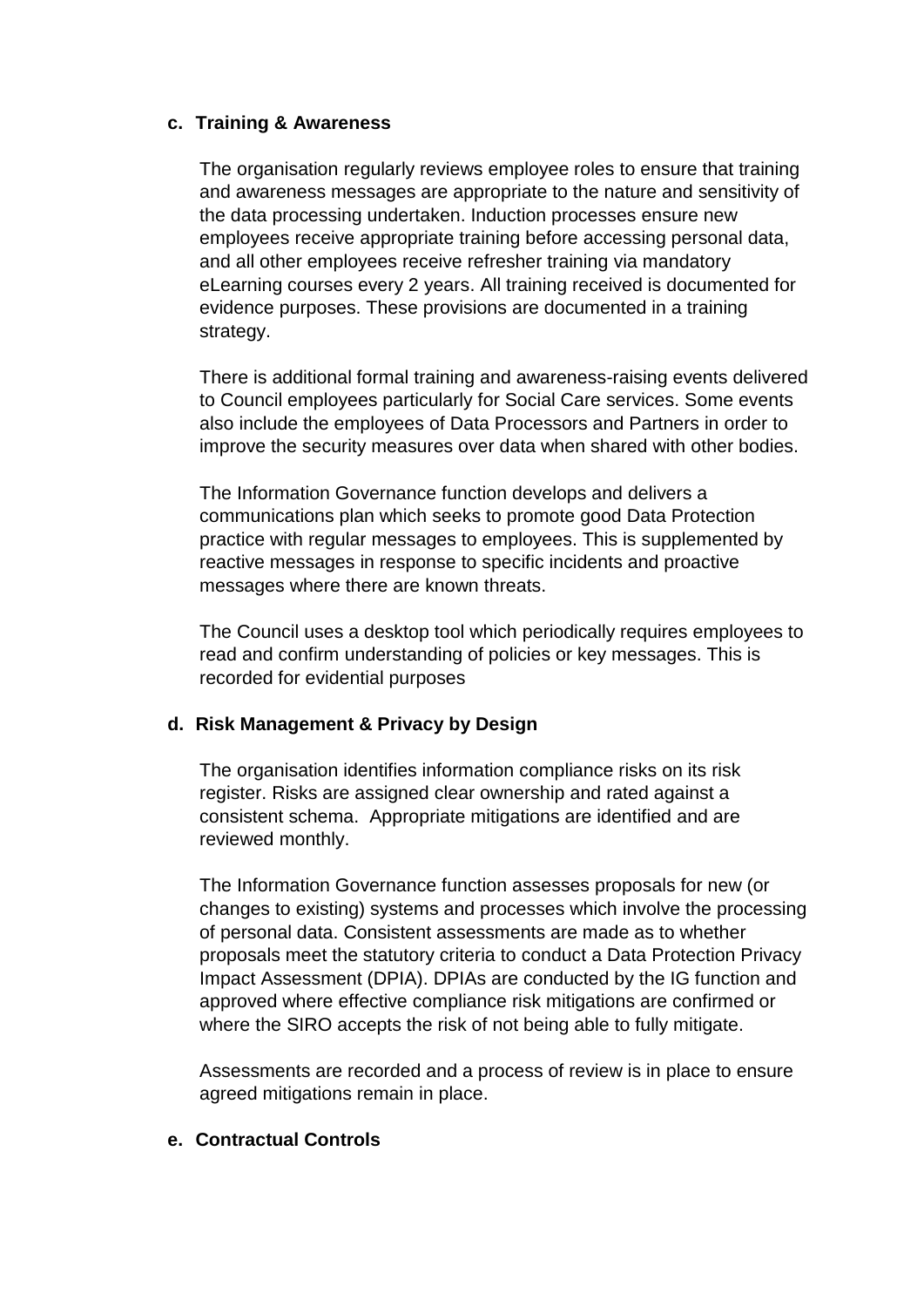All Data Processors handling personal data on behalf of the organisation have given assurances about the compliance of their processes; either through procurement assurances/ evidence, contractual agreement controls, risk assessments or supplementary statements.

Processing of sensitive personal data by the Council's Data Processors is identified and informs a risk rating. Processors identified as undertaking higher risk processing have their practices reviewed or assurances refreshed at periodic intervals dependent on the length of the contract in operation.

# **f. Physical Security**

All employees or contractors who have access to the Council's premises where personal data is processed are provided with Identity Cards which validate their entitlement to access. The organisation operates processes which ensure only those individuals who have an entitlement to access premises are able to do so. Access to physical storage holding sensitive personal data is further restricted either through lockable equipment with key or code control procedures or through auditable access to specific rooms/ areas of buildings.

The leavers' process, managing activities where employment and access entitlement ends, ensures that ID Cards are returned and securely destroyed or otherwise are disabled.

Data Processors who work within our premises are part of the same controls with the addition that the Council is required through contractual controls to receive leaver data. ID cards for Processors have joint branding to further identify the basis of their entitlement to access premises.

The Council manages visitors to sites through signing-in books, visitor badges and the recording of the details of the Council Officer who takes responsibility for effective management of the visitor whilst on Council premises

CCTV is in operation to secure Council buildings; covering external entrances and some public areas of buildings. Recordings are kept and there is an effective compliant process to support law enforcement and internal security incident investigations.

# **g. Security Breach Management**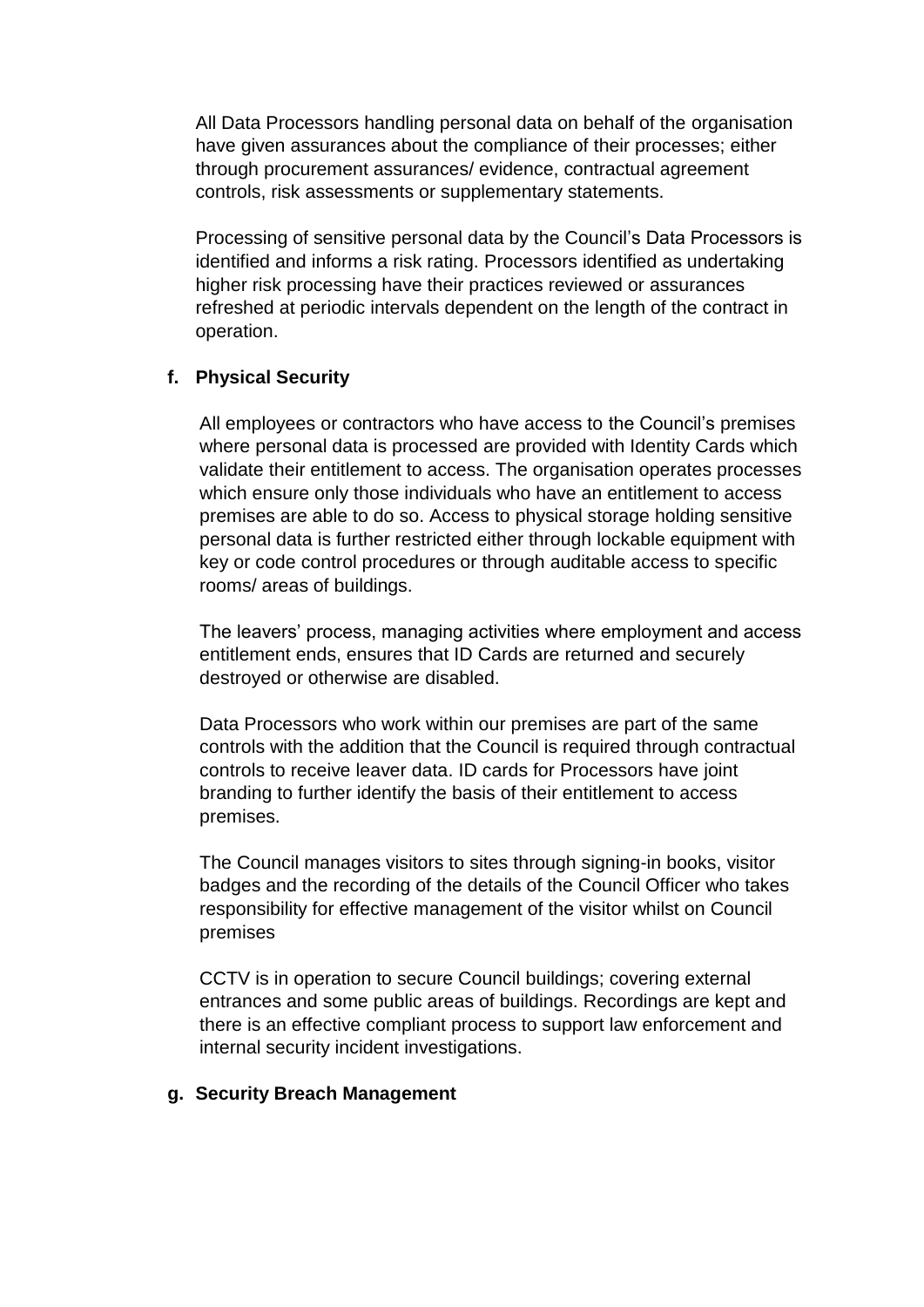The organisation maintains a security incident process which, with the support of appropriate training, defines what constitutes a breach of these security measures to facilitate reporting of incidents.

The process covers investigation of incidents, risk rating and decisions over whether to notify an incident to the Information Commissioner's Office (ICO) within the statutory timescale of 72 hours from becoming aware of an incident.

Contracts with Data Processors include appropriate requirements to promptly inform the Council when they become aware of security breaches and to support the Council's investigations and the auctioning of appropriate mitigations.

Incidents are reported to senior leaders and other stakeholders monthly. Actions are consistently taken and lessons learned implemented.

# **2. Technical**

# **a. Data at Rest**

*i. Use of Hosting Services*

Some personal data is processed externally to the Council's managed environment by Data Processors in data centres under agreed terms and conditions which evidence appropriate security measures.

The Council is aware of hosting arrangements where held or supported outside the European Economic Area (EEA). The DPIA process establishes compliant safeguards and these are communicated to Data Subjects through privacy notices.

The DPIA process ensures that appropriate assurances are received over the security provisions maintained by Processors

# *ii. Firewalls*

Access to the Council's managed environment is protected by maintained firewalls. Business needs to provide access through the firewall go through a strictly documented Information Technology Infrastructure Library (ITIL) compliant change control process which include risk assessments and approvals.

Firewall changes are recorded and reportable to inform risk reviews.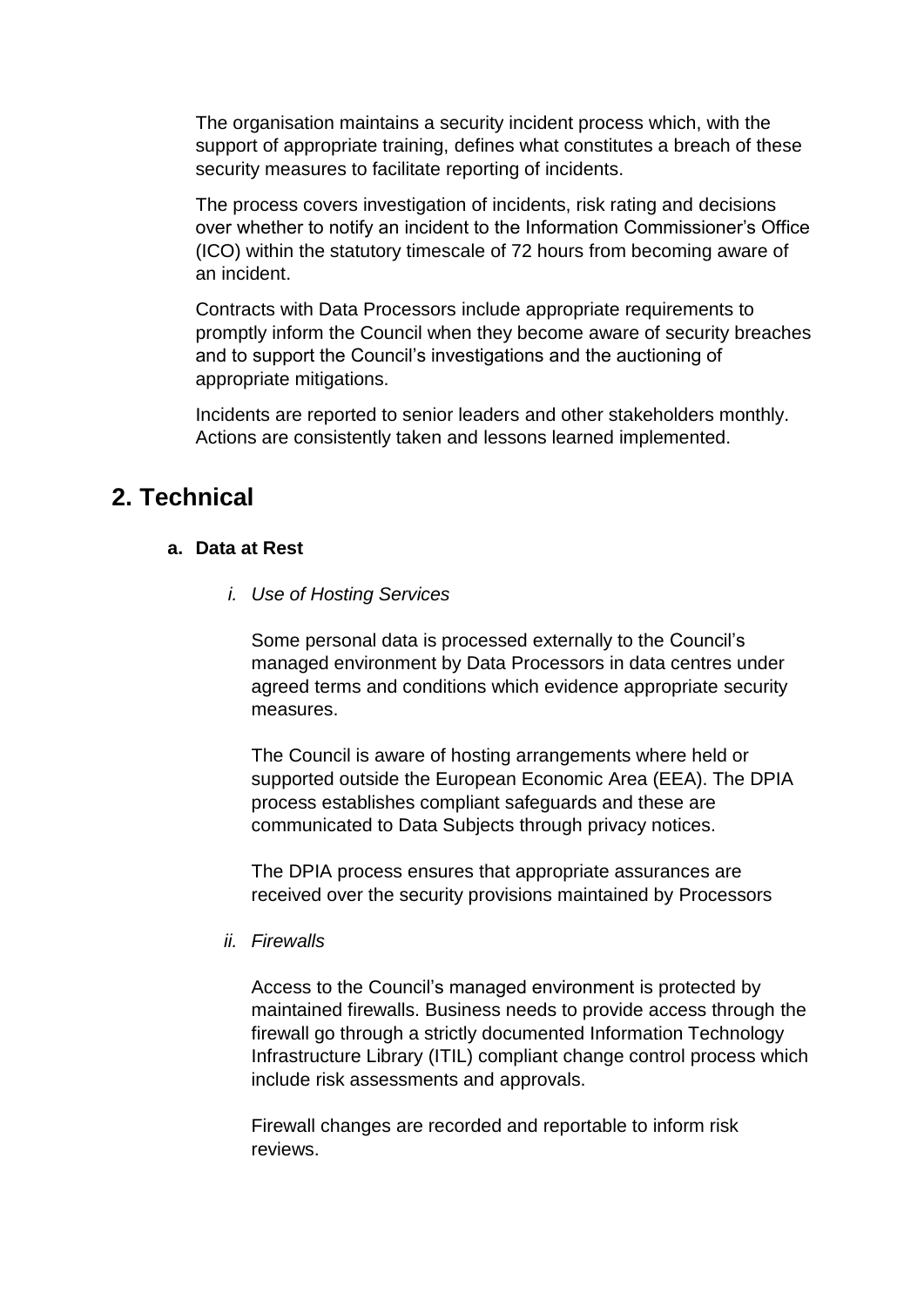#### *iii. Administrator Rights*

Enhanced privileges associated with administrator accounts are strictly managed. Administrator activities are logged and auditable to ensure activity can be effectively monitored.

#### *iv. Access Controls*

Access permissions to personal data held on IT systems are managed through role based permissions. Managers of appropriate seniority inform IT professionals of additions, amendments and discontinuation of individual accounts within permission groups.

Managers are periodically required to confirm that current permissions for which they are the authoriser and details of employees associated with these permissions are accurate.

#### *v. Password Management*

The organisation requires a mandatory password complexity combination of minimum length and characters, plus a required change of password after 90 days.

#### *vi. Anti-Malware & Patching*

The organisation has a documented change control process which facilitates the prompt implementation of any security updates provided by the suppliers of active software products.

#### *vii. Disaster Recovery & Business Continuity*

The Council ensures that its systems, whether Council or Supplier managed, have appropriate back-up functionality which is held securely and for a specified period of time to ensure that in the event of an outage, the data can be recovered effectively and utilised to support Council services and the fulfilment of Data Subject rights.

#### *viii. Disposition*

Digital data deleted from Council systems by authorised users is held in back-up. Deletion from back-up is automated (unless recovered by an administrator for recorded business purposes) and is at this point no longer held by the Council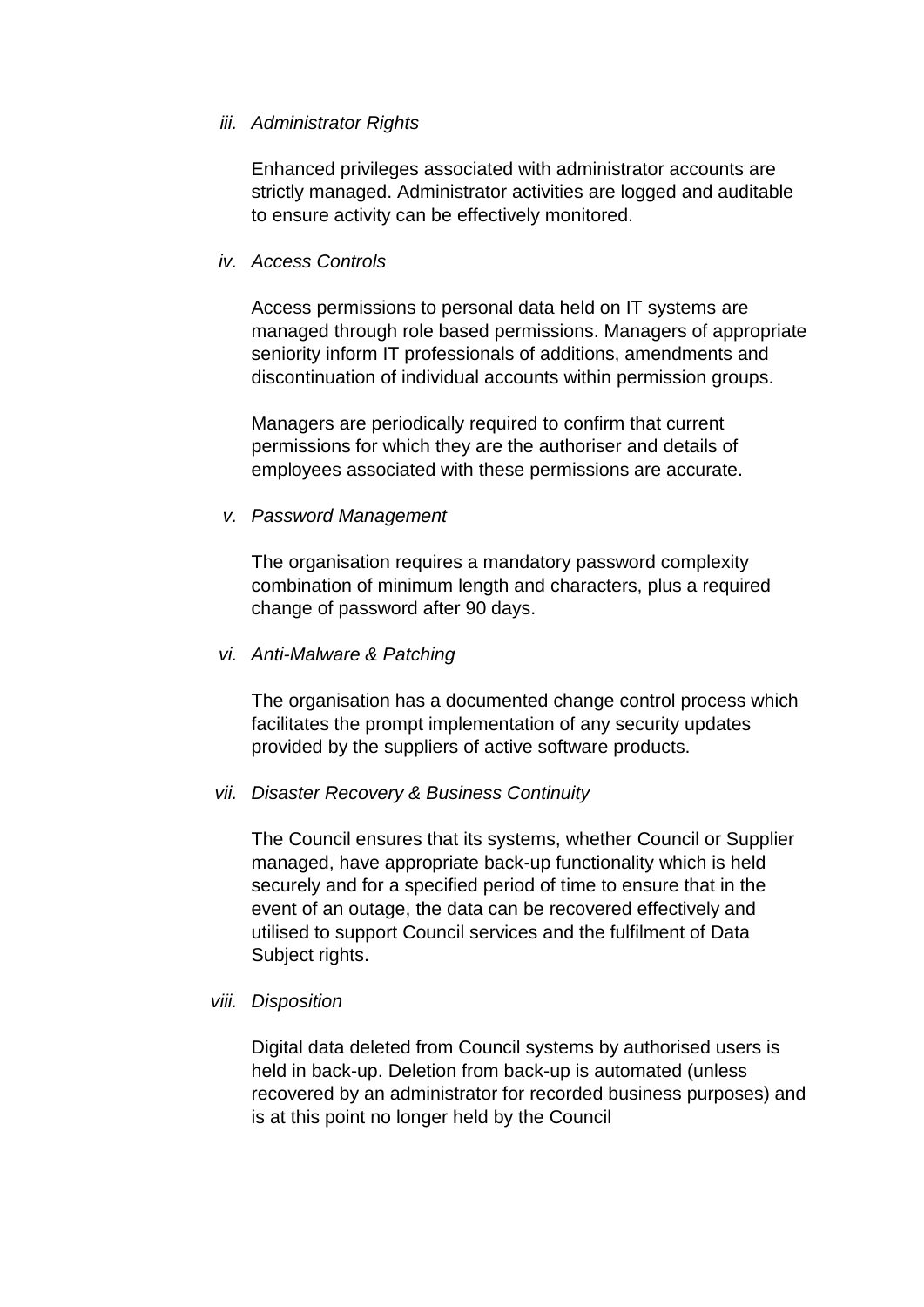Paper documents which are not held on formal files are destroyed through secure bins and a weekly transfer to a third party shredding premises via secure tracked transit. Certification of the activity is provided. Reports on volumes destroyed, dates of destruction and volume per individual secure bin are available to the Council.

Destruction of paper records held in formal archive is securely transferred to a shredding facility and the activity is certificated. The destruction of paper records is subject to a process which records the authorisation of a data owner to destroy each record.

# **b. Data in Transit**

*i. Secure email*

The Council has access to secure email software for communicating with some third parties where licensing agreements permit this. Sensitive data will be sent using such tools where available. Where software is not available a system of password protecting sensitive data in email attachments is employed which is detailed in policy.

# *ii. Secure Websites*

The organisation has access to third party websites which allow for secure upload of personal data. The organisation uses these facilities to fulfil statutory obligations to report personal data to other public authorities.

# *iii. Encrypted Hardware*

Devices which store or provide access to personal data are secured by password access. USB data storage devices are automatically encrypted by software on all laptops and desktops before Council data can be copied to them.

Exceptions to this control are reviewed by the Information Governance function and where approved, these are periodically reviewed to ensure risks are being effectively mitigated.

# *iv. Hard-Copy Data*

The removal of personal data in hard-copy form is controlled by Council policy which requires employees to take steps to conceal the data and appropriately secure the data during transport.